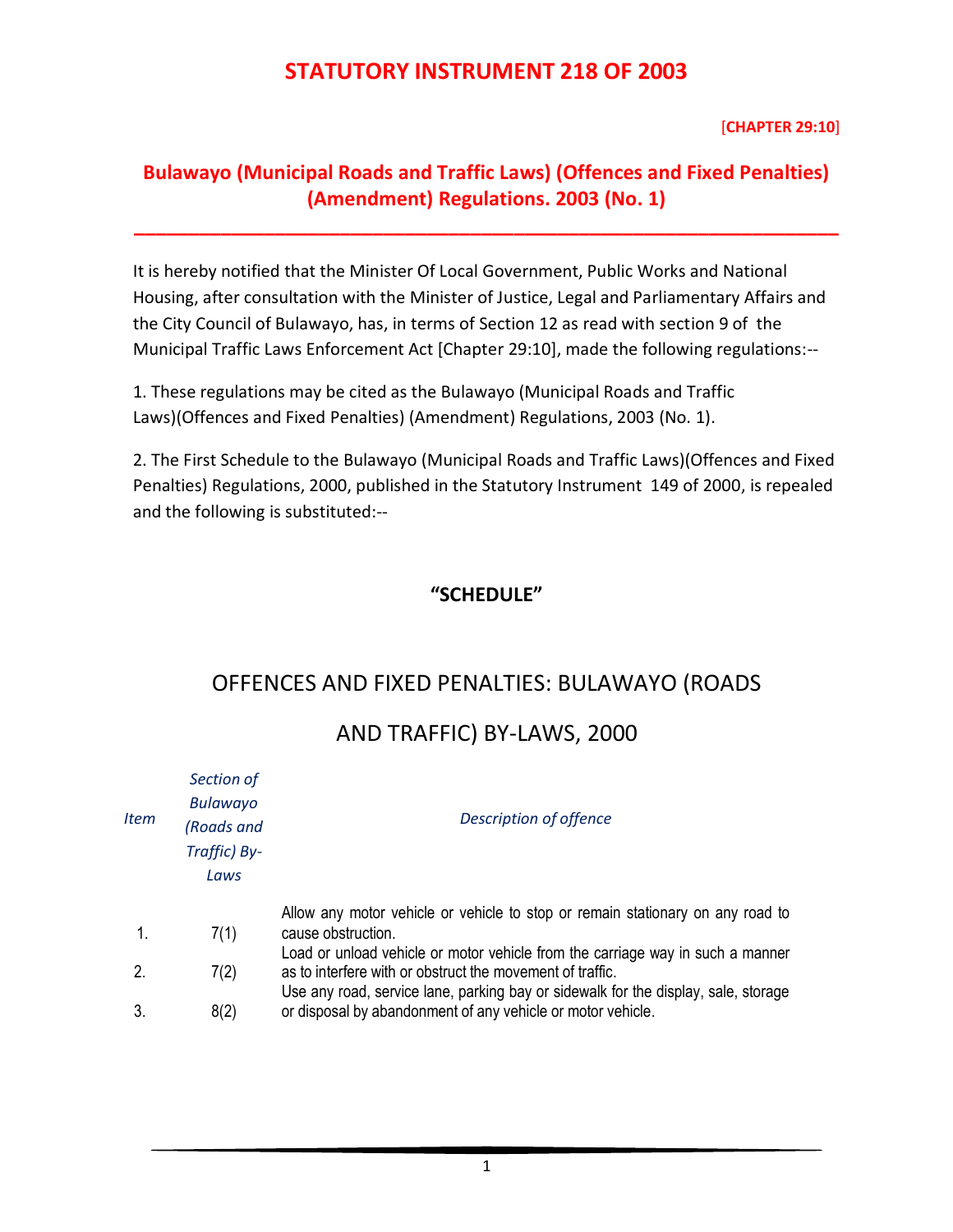#### [**CHAPTER 29:10**]

### **Bulawayo (Municipal Roads and Traffic Laws) (Offences and Fixed Penalties) (Amendment) Regulations. 2003 (No. 1)**

**\_\_\_\_\_\_\_\_\_\_\_\_\_\_\_\_\_\_\_\_\_\_\_\_\_\_\_\_\_\_\_\_\_\_\_\_\_\_\_\_\_\_\_\_\_\_\_\_\_\_\_\_\_\_\_\_\_\_\_\_\_\_\_\_\_**

| Item | Section of<br>Bulawayo<br>(Roads and<br>Traffic) By-<br>Laws | Description of offence                                                                                                                                                                                                    |
|------|--------------------------------------------------------------|---------------------------------------------------------------------------------------------------------------------------------------------------------------------------------------------------------------------------|
|      |                                                              | Congregate with others so as to cause an obstruction in public place, road,                                                                                                                                               |
| 4.   | 8(6)                                                         | pavement, footway and sidewalk                                                                                                                                                                                            |
| 5.   | 10(1)                                                        | Drive wrong way in service lane.                                                                                                                                                                                          |
| 6.   | 10(2)                                                        | Exceed 20 km/hour in any service lane.                                                                                                                                                                                    |
| 7.   | 10(3)                                                        | Fail to stop motor vehicle on leaving service lane, prior to entering a road<br>Unload commercial vehicle or commercial motor-vehicle within 50 metres of a                                                               |
| 8.   | 11(3)                                                        | loading zone.                                                                                                                                                                                                             |
| 9.   | 11(6)                                                        | Stop or park motor vehicle in a loading zone.<br>Repair, oil or grease or cause to be repaired, oiled and greased any motor vehicle<br>in any road or municipal car park so as to cause an obstruction, dirt, nuisance or |
| 10.  | 13(1)                                                        | inconvenience.<br>Wash, clean, repair or cause to be washed, cleaned or repaired any motor<br>vehicle on any parking bay or municipal car park so as to cause dirt, nuisance on                                           |
| 11.  | 13(2)                                                        | inconvenience.                                                                                                                                                                                                            |
| 12.  | 14(1)                                                        | Stop omnibus except at designated place.                                                                                                                                                                                  |
| 13.  | 14(2)(a)                                                     | Enter or leave bus other than at a bus stop                                                                                                                                                                               |
| 14.  | 14(2)(b)                                                     | Enter or leave bus while such bus is in motion.<br>Operate commuter omnibus vehicle in any parking place designated for the use                                                                                           |
| 15.  | 14(2)(c)                                                     | of commuter omnibuses.<br>Park any vehicle other than a motor-vehicle in any parking place designated by                                                                                                                  |
| 16.  | 18(a)                                                        | white boundary lines.<br>Park motor vehicle, other than motor omnibuses, taxi-cabs and motor cycle<br>having less than three wheels other than in parking-place designated for that                                       |
| 17.  | 18(b)                                                        | class of vehicle.<br>Park any motor vehicle or vehicle in front of any garage or driveway to cause                                                                                                                        |
| 18.  | 19(a)<br>19(a)                                               | obstruction.                                                                                                                                                                                                              |
| 19.  |                                                              | Park any vehicle which does not display a valid license disc.<br>Park motor vehicle or vehicle in front of any building in course of erection where a                                                                     |
| 20.  | 19(b)                                                        | "NO PARKING" sign is displayed.                                                                                                                                                                                           |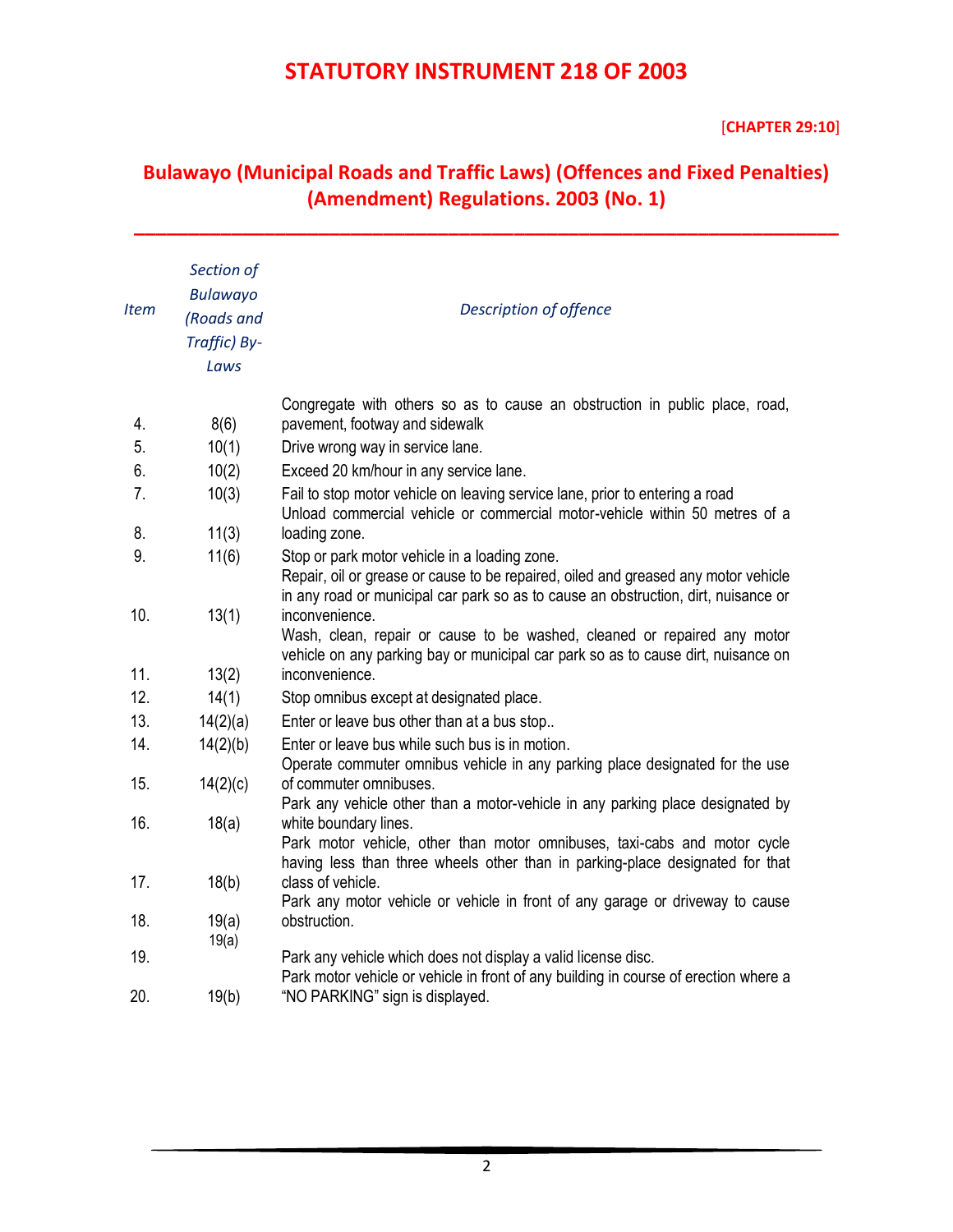#### [**CHAPTER 29:10**]

### **Bulawayo (Municipal Roads and Traffic Laws) (Offences and Fixed Penalties) (Amendment) Regulations. 2003 (No. 1)**

**\_\_\_\_\_\_\_\_\_\_\_\_\_\_\_\_\_\_\_\_\_\_\_\_\_\_\_\_\_\_\_\_\_\_\_\_\_\_\_\_\_\_\_\_\_\_\_\_\_\_\_\_\_\_\_\_\_\_\_\_\_\_\_\_\_**

| <b>Item</b> | Section of<br><b>Bulawayo</b><br>(Roads and<br>Traffic) By-<br>Laws | Description of offence                                                                                                                                                                        |
|-------------|---------------------------------------------------------------------|-----------------------------------------------------------------------------------------------------------------------------------------------------------------------------------------------|
| 21.         | 19(c)                                                               | Park motor-vehicle or vehicle within seven and half (7.5) metres of a corner                                                                                                                  |
| 22.         | 19(d)                                                               | Park cycle within four (4) metres of a corner.                                                                                                                                                |
|             | 19(e)                                                               |                                                                                                                                                                                               |
| 23.         | 19(f)                                                               | Park motor vehicle in a "NO PARKING" place.                                                                                                                                                   |
| 24.         |                                                                     | Park upon service lane.                                                                                                                                                                       |
| 25.         | 19(g)                                                               | Park/drive upon a pavement.<br>Parking of motor vehicle or vehicle upon any parking place or any land or<br>premises under the control of the council which has been set aside for the use of |
| 26.         | 19(h)                                                               | specific persons at specific times.<br>Park other than extreme left of the road (where parking area is not defined) so as                                                                     |
| 27.         | 20(1)(a)                                                            | to cause obstruction                                                                                                                                                                          |
| 28.         | 21(1)                                                               | Park motor vehicle other than in a parking place.                                                                                                                                             |
| 29.         | 21(2)                                                               | Reverse out of single banked centre parking area.                                                                                                                                             |
| 30.         | 21(5)                                                               | Drive through centre parking area without stopping.<br>Parking motor-vehicle over lines of parking bay:-<br>Causing nuisance.<br>Causing danger (by day).                                     |
| 31.         | 22                                                                  | Causing danger (by night).<br>Park motor vehicle in a parking place designated for taxi-cabs, buses, motor                                                                                    |
| 32.         | 23(1)(a)                                                            | cycles or pedal cycles.                                                                                                                                                                       |
| 33.         | 23(2)                                                               | Park taxi cab, motor omnibus other than in prescribed parking place.                                                                                                                          |
| 34.         | 23(2)                                                               | Park motor vehicle or hand cart other than in prescribed parking place.                                                                                                                       |
| 35.         | 23(2)                                                               | Park pedal cycle other than in prescribed parking area.<br>Park a motor vehicle upon a parking place for a period longer than may be                                                          |
| 36.         | 24(1)                                                               | indicated by any sign erected by the council upon such parking.                                                                                                                               |
| 37.         | 25                                                                  | Park any vehicle other than motor vehicle, in a metered parking bay.<br>Park any motor-auto vehicle in any metered bay when the allocated time has                                            |
| 38.         | 27(1)                                                               | Expired.                                                                                                                                                                                      |